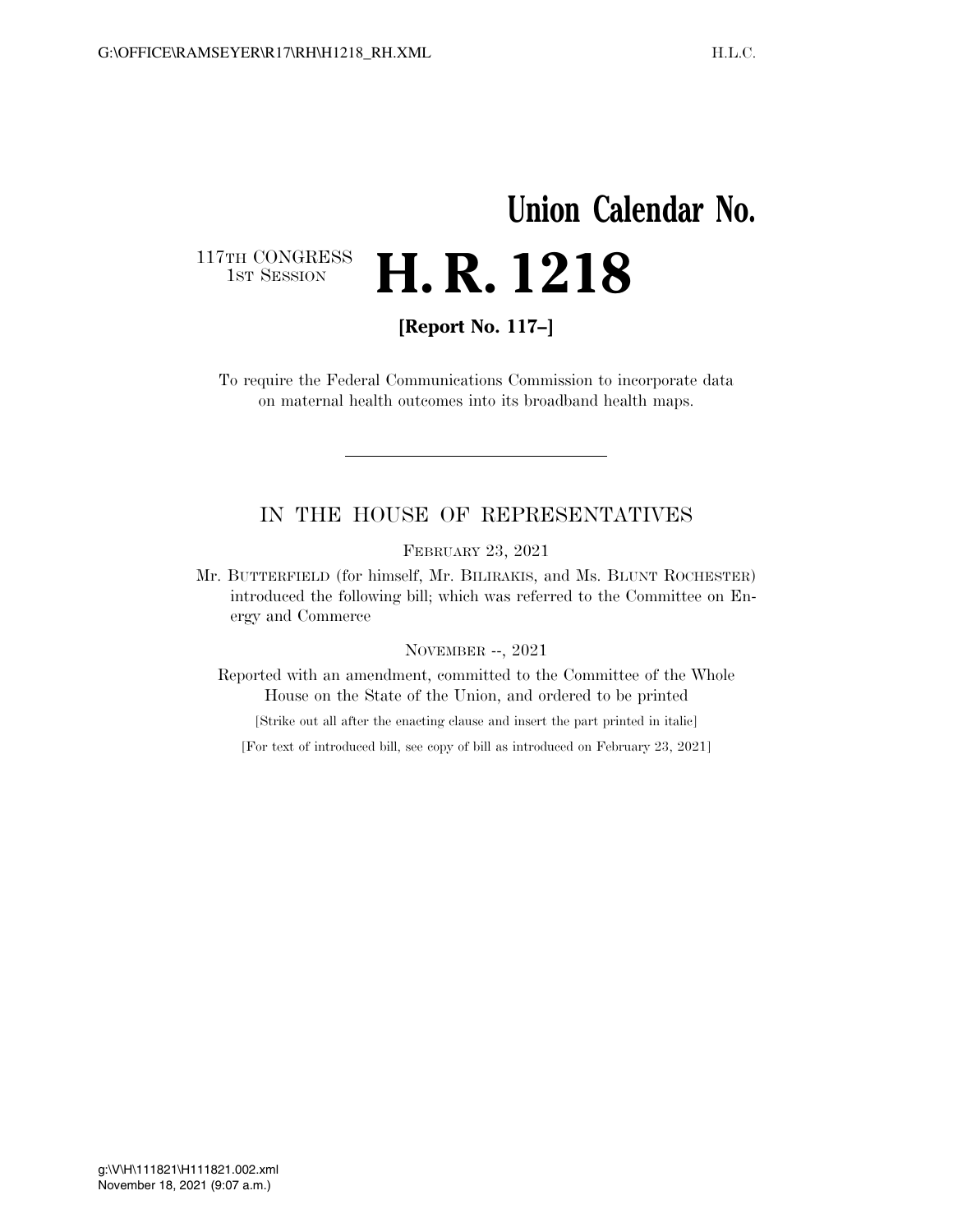## **A BILL**

To require the Federal Communications Commission to incorporate data on maternal health outcomes into its broadband health maps.